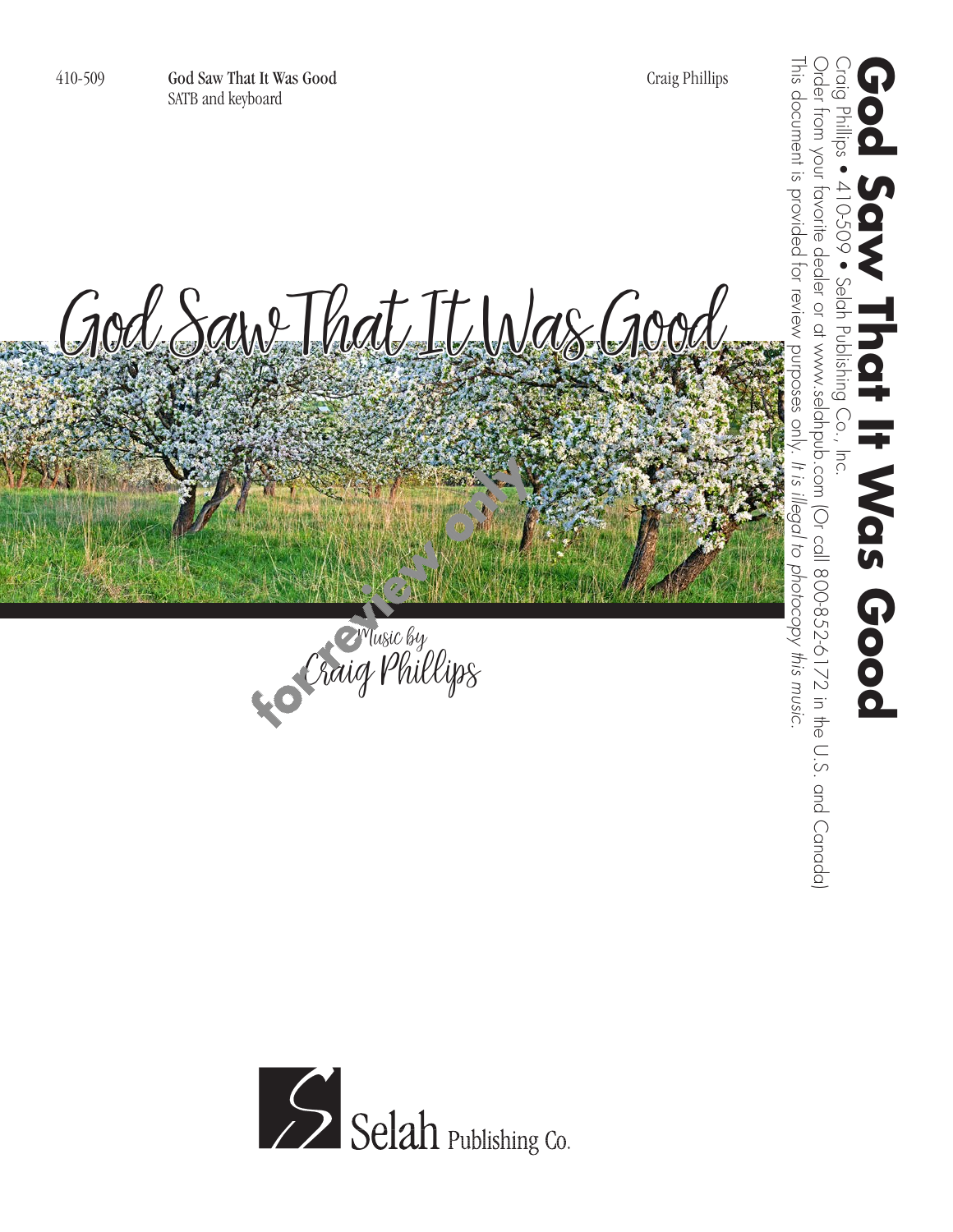$\Phi$ <u>9:</u> # # # # # # 4 <u>ភ្</u> 4  $\frac{3}{2}$ 4 4 4 4  $\frac{3}{4}$ <u>ភ្ន</u>  $\frac{3}{4}$ <u>ភ្ន</u> ∑ œ œ ˙ œ œ ˙  $\boldsymbol{p}$ *Andante sostenuto, warmly*  $\bullet$  = ca..72 Man. *sempre legato* [warm founds. 8', 4']  $\overrightarrow{•}$ ˙ ˙ ˙  $\overrightarrow{ }$  $\overline{e}$  $e^{\frac{1}{2}}$ ˙. <u>e e</u>  $\overline{\bullet}$ <u>。</u> œ  $\frac{1}{\rho}$ œ <u>。</u>  $\frac{e}{\sqrt{e}}$ .<br>.<br>- $\overline{\mathbf{z}}$ :  $\mathbf{z}$  $\frac{1}{\rho}$ <u>d</u><br>2. d œ ˙.  $\Phi$  $\Phi$  $\Phi$ <u>ș:</u>  $\Phi$ <u>9:</u> # # # # # # # # # # # # # # # # # # 6  $\frac{1}{2}$ œ œ And God  $\left\{$   $\right\}$ And God  $\frac{1}{2}$ œ And God  $\begin{array}{c} \begin{array}{c} 1 \\ \hline \end{array} \end{array}$ œ And God  $\begin{array}{c} \n\bullet & \bullet \\
\hline\n\bullet & \bullet \\
\hline\n\bullet & \bullet\n\end{array}$ . e<br>C  $\frac{2}{2}$  $\underline{\underline{\phantom{a}}}.$  $\frac{2}{\sigma}$ .  $\boldsymbol{p}$  $\boldsymbol{p}$  $\boldsymbol{p}$  $\boldsymbol{p}$ S. A. T. B.  $\frac{1}{\mathcal{S}}$ : said, ˙. said, ˙. said, .....<br>م said, ∑ ∑ œ œ **●**<br>● ● ● let the earth bring forth œ œ œ œ œ let the earth bring forth œ  $\overline{\phantom{a}}$  $\frac{1}{\sqrt{1-\frac{1}{\sqrt{1-\frac{1}{\sqrt{1-\frac{1}{\sqrt{1-\frac{1}{\sqrt{1-\frac{1}{\sqrt{1-\frac{1}{\sqrt{1-\frac{1}{\sqrt{1-\frac{1}{\sqrt{1-\frac{1}{\sqrt{1-\frac{1}{\sqrt{1-\frac{1}{\sqrt{1-\frac{1}{\sqrt{1-\frac{1}{\sqrt{1-\frac{1}{\sqrt{1-\frac{1}{\sqrt{1-\frac{1}{\sqrt{1-\frac{1}{\sqrt{1-\frac{1}{\sqrt{1-\frac{1}{\sqrt{1-\frac{1}{\sqrt{1-\frac{1}{\sqrt{1-\frac{1}{\sqrt{1-\frac{1}{\sqrt{1-\frac{1$ let the earth bring forth è œ œ œ œ let the earth bring forth ∑ ∑  $m$  $mp$  $\frac{1}{n}$  $\boldsymbol{m}{\boldsymbol{p}}$  $\mathbf{g}$  $\frac{2}{3}$ œ œ grass, the  $\overline{\phantom{a}}$ grass, the  $\overline{\qquad \qquad }$ grass, the  $\circ$ grass, the ∑ ∑  $\Phi$  $\Phi$  $\Phi$ <u>ș:</u> # # # # # # # # # # # # 10  $\begin{picture}(180,170)(-10,170)(-10,170)(-10,170)(-10,170)(-10,170)(-10,170)(-10,170)(-10,170)(-10,170)(-10,170)(-10,170)(-10,170)(-10,170)(-10,170)(-10,170)(-10,170)(-10,170)(-10,170)(-10,170)(-10,170)(-10,170)(-10,170)(-10,170)(-10,170)(-10,170)(-10,170$  $\bullet$   $\bullet$   $\bullet$ herb\_\_\_\_\_\_\_\_\_\_\_\_\_ yield - ing ˙ œ œ herb yield - ing  $\bullet$   $\bullet$   $\bullet$   $\bullet$ herb yield ing - ˙  $\mathbf{s}$  $\frac{2}{\sqrt{2}}$ œ herb yield - ing ˙ œ œ seed, and the  $e$   $e$   $e$   $e$   $e$ seed, and the **e** e e seed, and the ˙  $\frac{1}{2}$ œ œ œ œ seed, and the <sup>œ</sup>. <sup>J</sup>  $\begin{array}{c} \overbrace{ } \\ \overbrace{ } \\ \overbrace{ } \end{array}$ fruit\_\_\_\_\_\_\_\_\_\_\_\_\_\_\_\_ tree <u></u> fruit\_\_\_\_\_\_\_\_\_\_\_\_\_\_\_tree  $\bullet$ fruit\_\_\_\_\_\_\_\_\_\_\_ tree  $\mathbf{g}$  $\frac{2}{3}$  $\frac{1}{2}$ œ fruit tree God Saw That It Was Good SATB, keyboard Genesis 1:11–12 (K.J.V.) Craig Phillips *in memory of Ann Stookey and a gift to the Ann Stookey Fund for New Music*<br>and a gift to the Ann Stookey Fund for New Music

2–God Saw That It Was Good–410-509

 Copyright © 2017 Selah Publishing Co., Inc. www.selahpub.com Printed in the U.S.A. on recycled paper. *It is illegal to photocopy this music.* 

s • 410-509 • Selah Publishing Co., Inc.<br>800-852-6172 in the U.S. and Canada) **God Saw That It Was Good** Craig Phillips • 410-509 • Selah Publishing Co., Inc. God Saw That It Was Good

Order from your favorite dealer or at www.selahpub.com (Or call 800-852-6172 in the U.S. and Canada)

Order from your favorite dealer or at www.selahpub.com (Or call

This document is provided for review purposes only. *It is illegal to photocopy this music.*

This document is provided for review purposes only. It is illegal to photocopy this music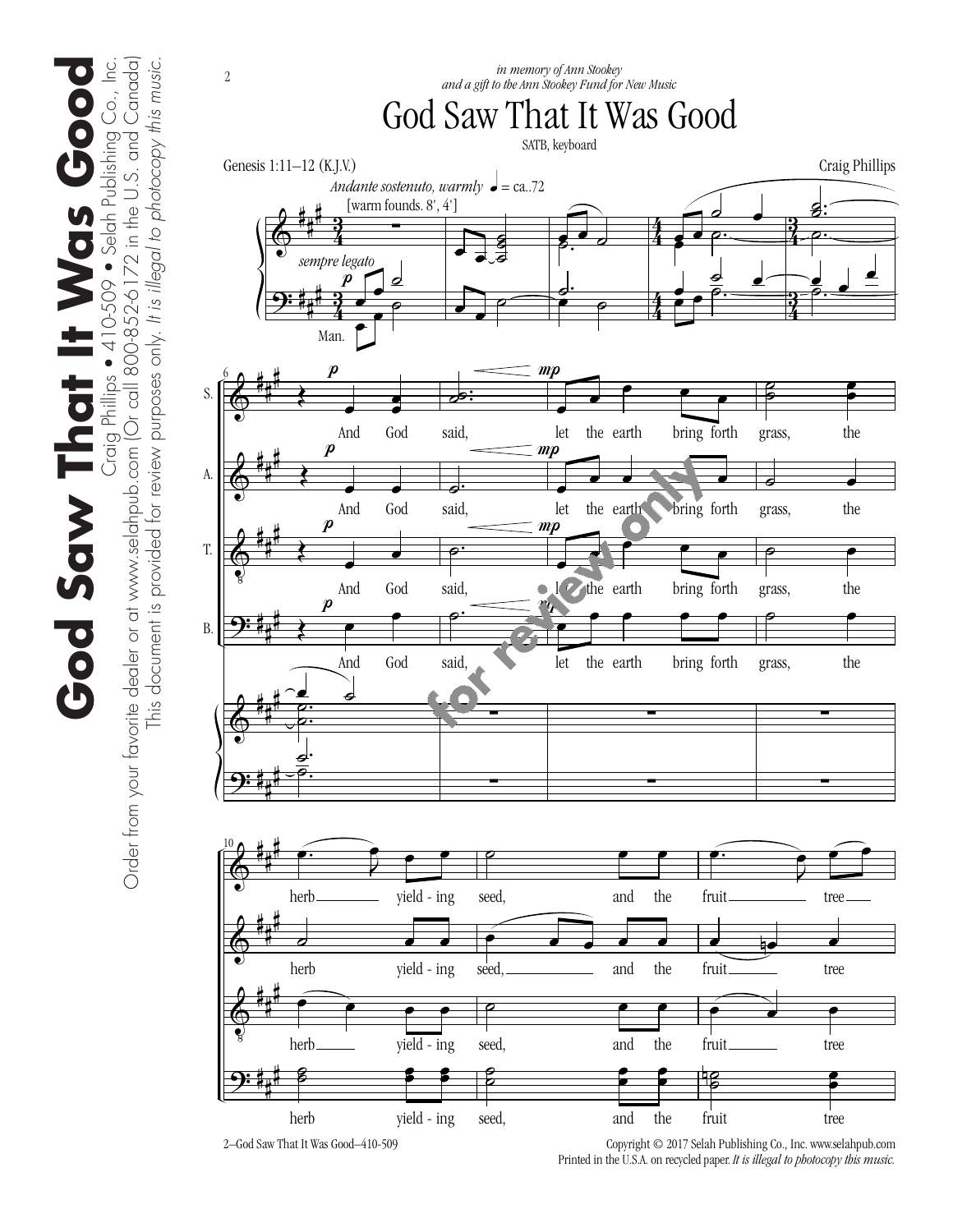

Craig Phillips ● 410-509 Craig Phillips • 410-509 • Selah Publishing Co., Inc. **God Saw That It Was Good**  $\bullet$ Selah Publishing Co.,  $\overline{5}$ **Nas Good** 

This document is provided for review purposes only.

This document is provided for review purposes only. It is illegal to photocopy this music.

Order from your favorite dealer or at www.selahpub.com (Or call 800-852-6172 in the U.S. and Canada)

Order from your favorite dealer or at www.selahpub.com (Or call 800-852-6172 in the U.S. and Canada)

*It is illegal to photocopy this music.*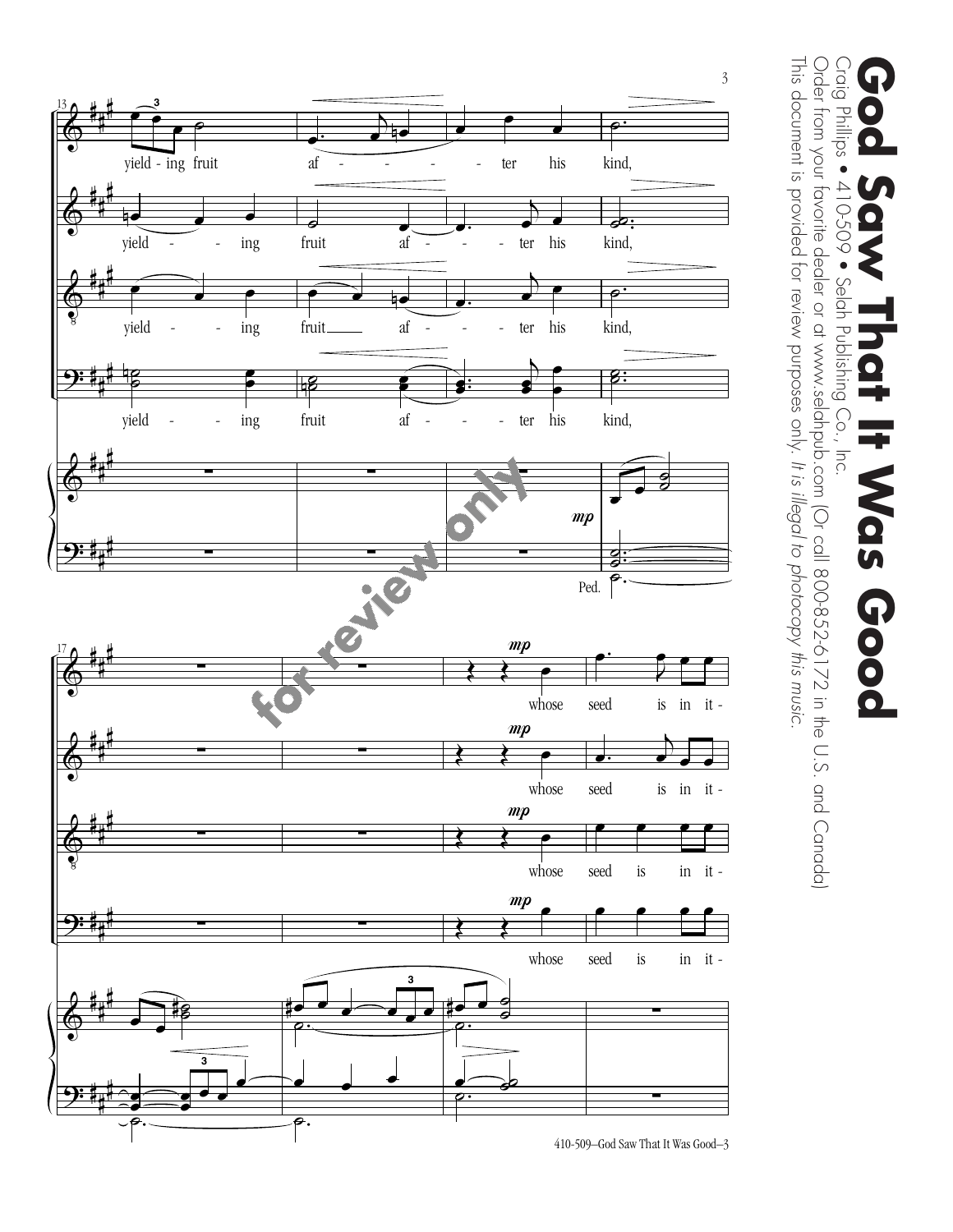**God Saw That It Was Good** Craig Phillips • 410-509 • Selah Publishing Co., Inc. God Saw That It Was Good

Craig Phillips • 410-509 • Selah Publishing Co., Inc.<br>Order from your favorite dealer or at www.selahpub.com (Or call 800-852-6172 in the U.S. and Canada) Order from your favorite dealer or at www.selahpub.com (Or call 800-852-6172 in the U.S. and Canada) This document is provided for review purposes only. It is illegal to photocopy this music. This document is provided for review purposes only. *It is illegal to photocopy this music.*

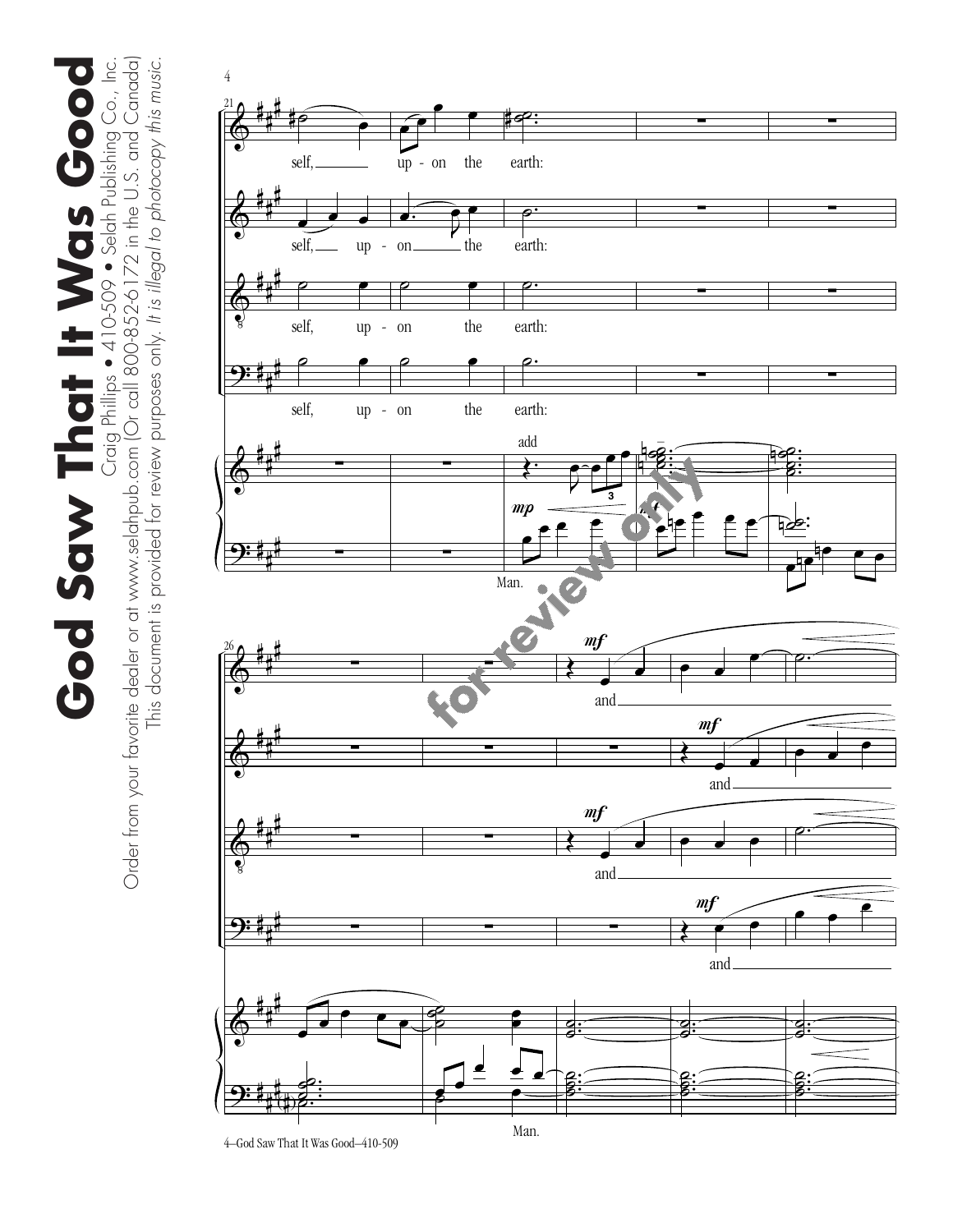

<sup>410-509–</sup>God Saw That It Was Good–5

## Craig Phillips • 410-509 Craig Phillips • 410-509 • Selah Publishing Co., Inc. **God Saw That It Was Good**  $\bullet$ Selah Publishing Co.,  $\overline{5}$ Nas Good

This document is provided for review purposes only.

This document is provided for review purposes only. It is illegal to photocopy this music.

Order from your favorite dealer or at www.selahpub.com (Or call 800-852-6172 in the U.S. and Canada)

Order from your favorite dealer or at www.selahpub.com (Or call 800-852-6172 in the U.S. and Canada)

*It is illegal to photocopy this music.*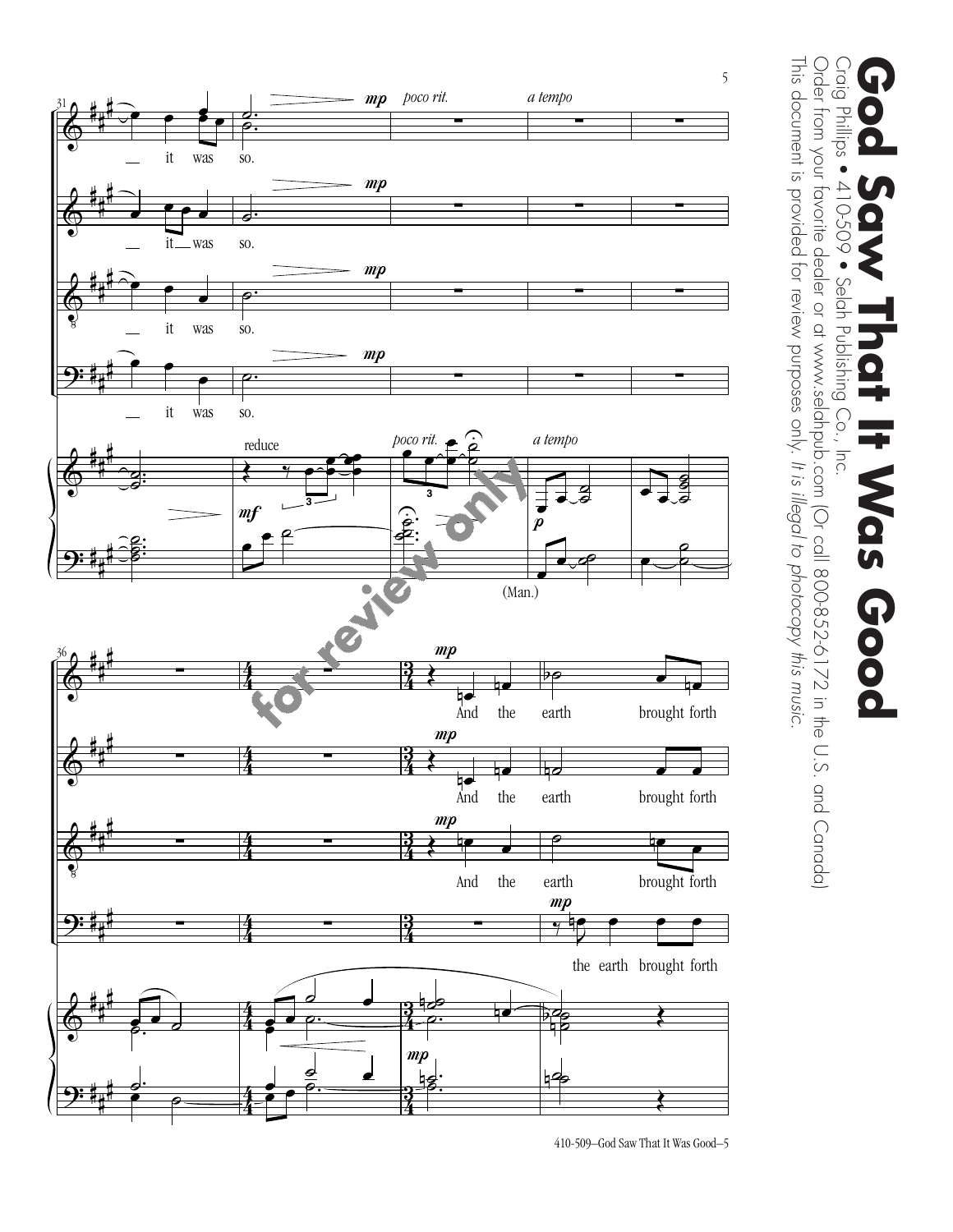Craig Phillips ● 410-509 ● Selah Publishing Co., Inc.<br>Order from your favorite dealer or at www.selahpub.com (Or call 800-852-6172 in the U.S. and Canada) Order from your favorite dealer or at www.selahpub.com (Or call 800-852-6172 in the U.S. and Canada) **God Saw That It Was Good** Craig Phillips • 410-509 • Selah Publishing Co., Inc. This document is provided for review purposes only. *It is illegal to photocopy this music.* This document is provided for review purposes only. It is illegal to photocopy this music God Saw That It Was Goo



<sup>6–</sup>God Saw That It Was Good–410-509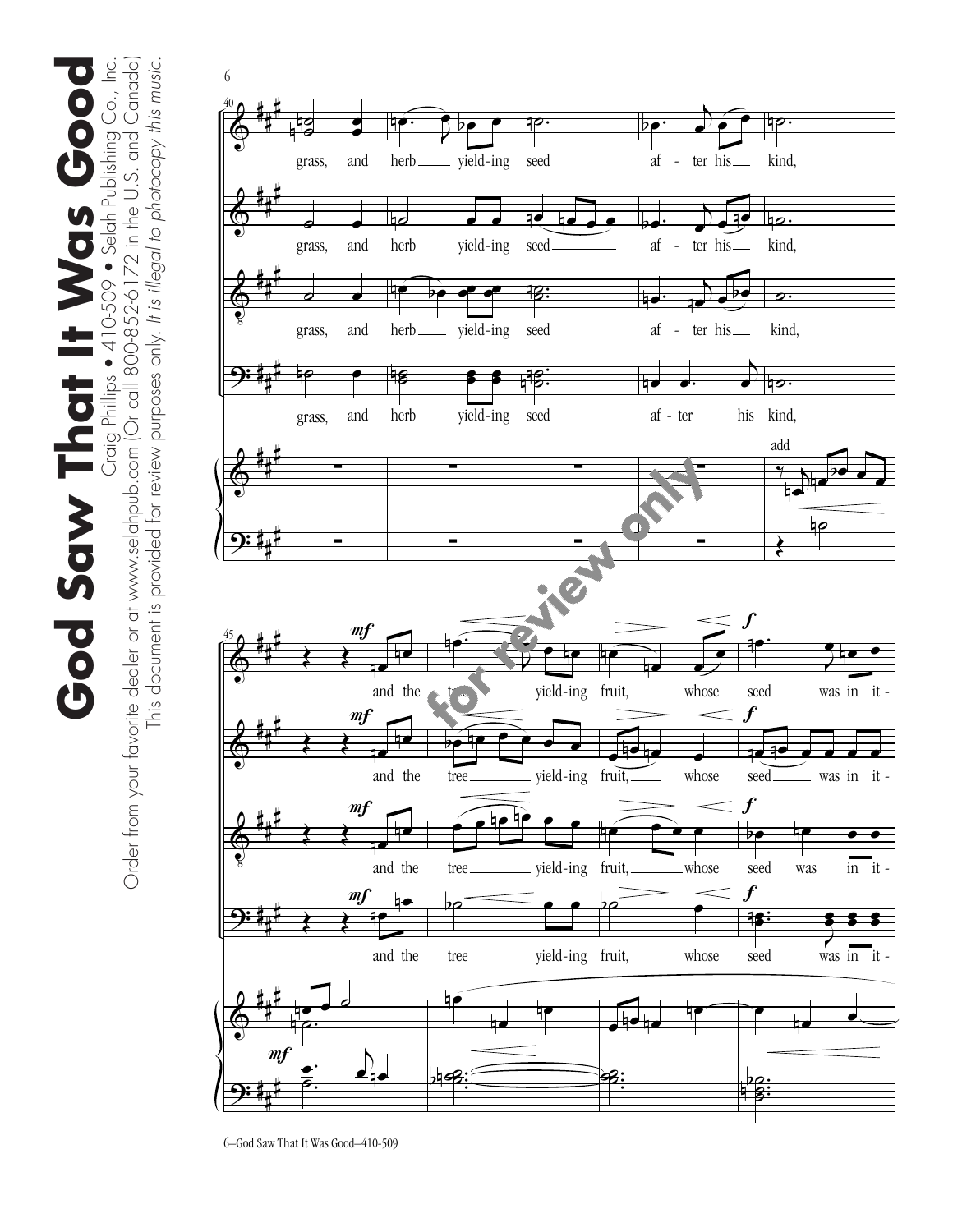

Order from your favorite dealer or at www.selahpub.com (Or call 800-852-6172 in the U.S. and Canada) Order from your favorite dealer or at www.selahpub.com (Or call 800-852-6172 in the U.S. and Canada) Craig Phillips ● 410-509 Craig Phillips • 410-509 • Selah Publishing Co., Inc. **God Saw That It Was Good**  $\overline{\mathbf{Q}}$  $\bullet$ Selah Publishing Co.,  $\overline{5}$ **Nas Good** 

This document is provided for review purposes only.

This document is provided for review purposes only. It is illegal to photocopy this music.

*It is illegal to photocopy this music.*